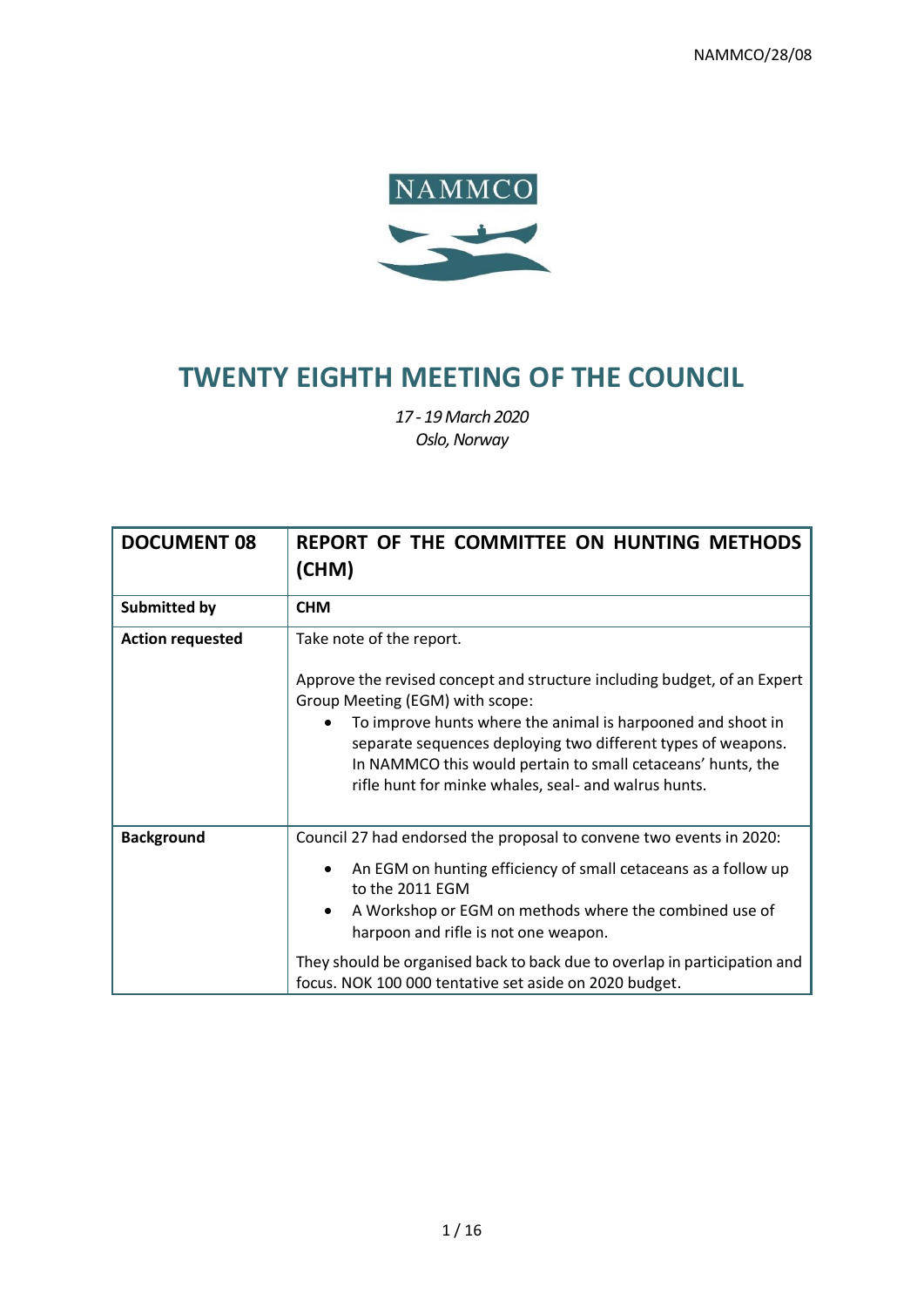# **CONTENT**

**This document consists of:**  Summary of CHM activities March 2019 to March 2020 – *page 3* Appendix 1; CHM report 3 October 2019 – *page 6* Appendix 2: CHM report 9 February 2020 – *page 11*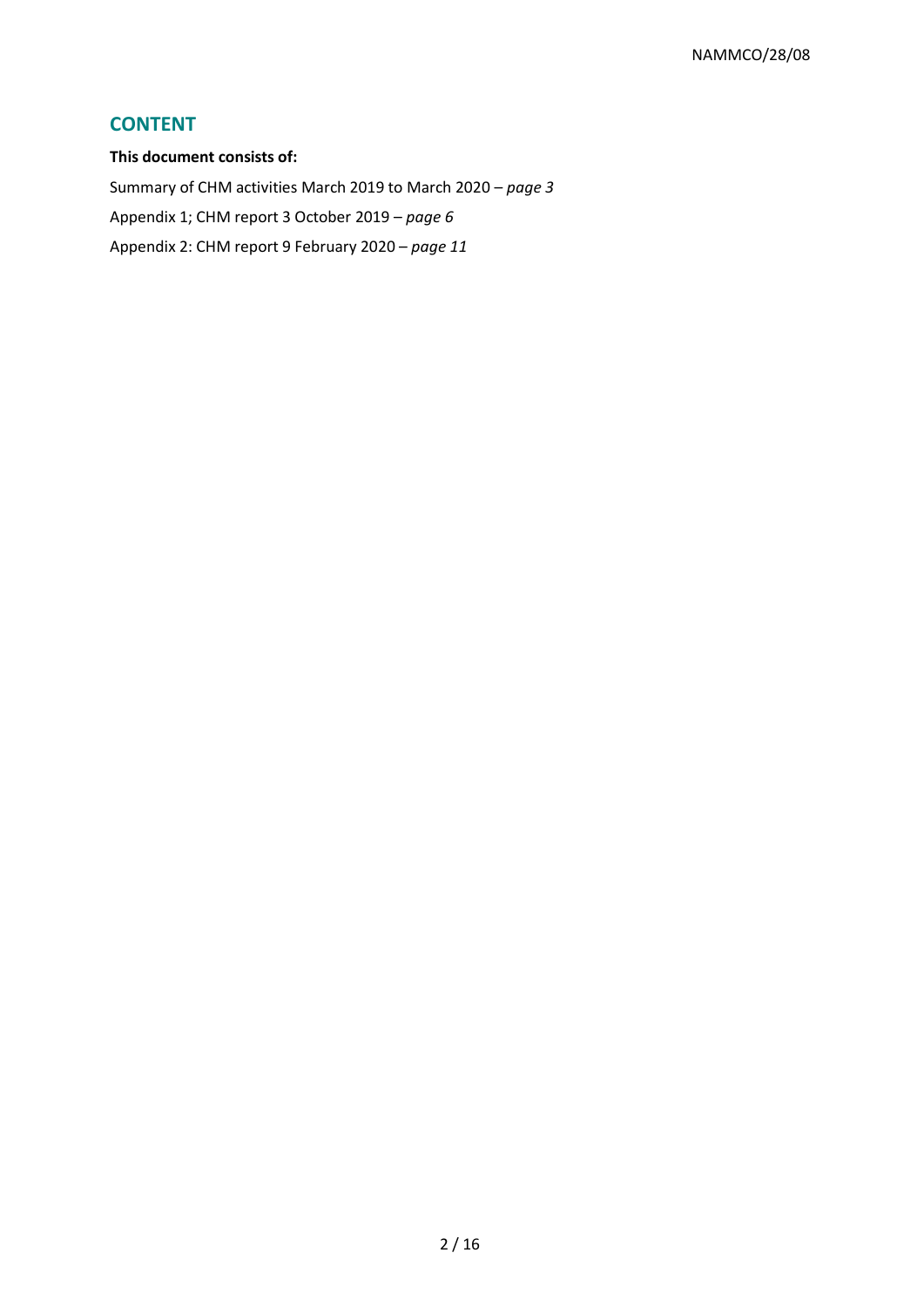# 1. **MEETINGS AND MEMBERS**

CHM has held two meetings: 3 October 2019 and 9 February 2020.

Committee members: Signar Petersen (the Faroe Islands), Nette Levermann (Greenland), Guðni Magnus Eiríksson and Kristján Loftsson (Iceland), and Kathrine A. Ryeng and Hild Ynnesdal (Norway).

Chair: Kathrine A. Ryeng

The next meeting is scheduled for 26-27 August 2020

# 2. **OVERVIEW OF MAIN DISCUSSIONS AND DECISIONS**

# **2.1 WORKSHOP (WS)/EXPERT GROUP MEETING (EGM)**

Council 27 had endorsed the proposal to convene two events in 2020:

- An EGM on hunting efficiency of small cetaceans as a follow up to the 2011 EGM
- A Workshop or EGM on methods where the combined use of harpoon and rifle is not one weapon.

CHM saw it as beneficial to combine the two events. The EGM on small cetaceans would address members responses to recommendations given in the 2011 EGM and review possible new information on hunting methods for small cetaceans. Special focus would be on hunting methods where death is not immediate, e.g. types of hunts requiring harpooning before killing in order not to lose the animal, or netting. The WS/EGM would have the same focus but be extended to also include large whales.

It was discussed whether it should be a WS making it transparent and open for all to attend or an EGM with participation by invitation only. Members held different views but concluded to recommend that it be organised as an EGM.

CHM urged Greenland to finalise the analysis of TTD data for beluga and narwhal prior to the EGM and recommended that the Faroe Islands undertake structured examinations and develop a spinal lance blade that will improve the dolphin hunt.

### **CHM agreed to recommend to Council to organise an EGM with:**

### **The scope**

• To improve hunts where the animal is harpooned and shoot in separate sequences deploying two different types of weapons. In NAMMCO this would pertain to small cetaceans' hunts, the rifle hunt for minke whales, seal- and walrus hunts.

### **Terms of reference**

- Review and assess current hunting and killing methods,
- Review and assess information on recent and ongoing research on improvements and technical innovations in hunting methods and gear used for hunting,
- Review and assess updates on struck and lost and TTD data ref. recommendation in the EGM 2011 (narwhal & beluga),
- Discuss and recommend possible technical improvements.

### **Venue and time:**

Maniitsoq or Ilulissat in 2021, probably late spring.

Possible experts were identified, and CHM underlined the importance of seeking expertise and experience from similar hunts outside of NAMMCO. As a first step it was agreed to look towards Canada and Alaska.

A revised budget will be presented to Council.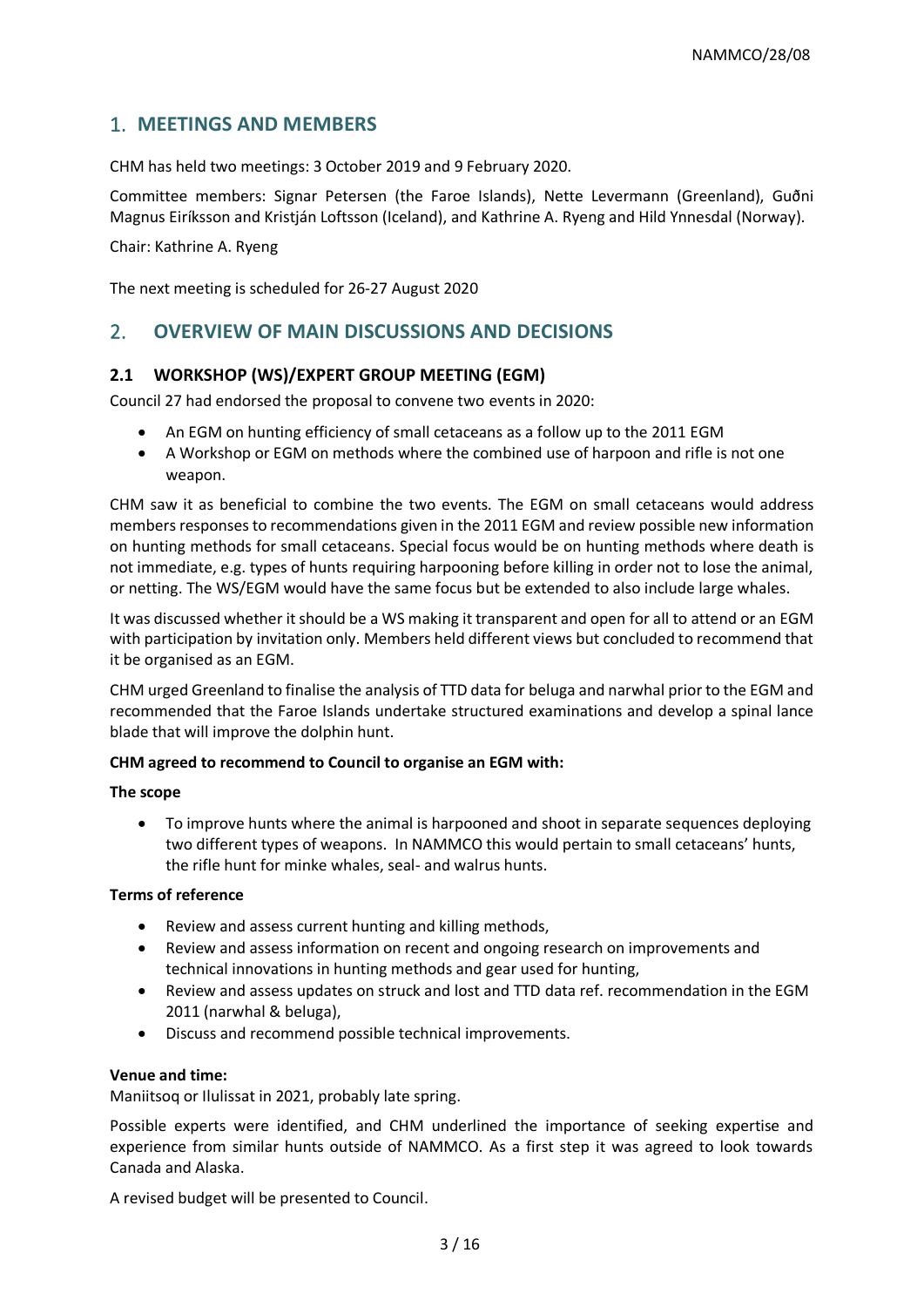# **2.2 PANEL REVIEW RECOMMENDATIONS**

CHM had been asked by the Working Group (PRWG) reviewing and following up on the recommendations from the Performance Review Panel to address 13 recommendations. CHM reviewed and discussed the forwarded recommendations in their meeting on 3 October 2019 and the responses can be found in appendix 1, under agenda item 4.

In general CHM welcomed the Performance Review Panels assessment of its work and its role in NAMMCO, noting with appreciation that the Panel concluded that CHM "together with the approval of its recommendations by the Council and implementation of these recommendations by member countries is one of the key elements that have made NAMMCO a credible organization".

# **2.3 WEBSITE – QUALITY CHECK**

As part of the follow up to recommendations see 2.2. above CHM had agreed to a 3-step process to ensure the quality of the content on the website:

- 1. To review all current text and information related to CHM on the website by 31.12.2019.
- 2. To have review of new information on the website as a standard agenda item for the annual meeting of the committee. If needed this may also be done by correspondence intersessionally
- 3. To consider how to make the work of CHM more visible

With regards to step 1, Norway and the Faroe Islands have reviewed the information whereas Greenland and Iceland have not.

With regards to step 3, a proposal to develop an overview of legislative calibre and ammunition pertaining to different hunts, both what is used and if there are recommendations based on shooting studies to use different types.

### **2.4 WORKPLAN 2020-2021**

**2020**

### **Meeting 26-27 August**

- Assess the quality and functionality of the requested annual data input
- Planning the EGM on hunting efficiency to be held in 2021
- Finalise the video on handling the Whale grenade 99 Winsnes will contact Henriksen Verksted
- Review document 07 categorise into active (ongoing, pending) and completed (including if it is decided that the recommendation will not be followed up)

### **2021**

- Planning and organise the EGM
- Follow up unresolved issues from 2020

# **2.5 ACTIVE RECOMMENDATIONS AND FOLLOW UP**

The overview document NAMMCO/CHM-2020-01/07 lists all recommendations to member countries arising from EGM and WS and endorsed by the committee and Council, and responses from member countries.

CHM began reviewing all recommendations noting if one was completed or still active. Noting that several were still standing and presumably still valid, motivated a discussion on the rationale of undertaking new initiatives when member countries did not have the resources available to follow up. No conclusion was reached but CHM saw it was pertinent to have a dialogue and discussion around such fundamental questions.

This review process will continue.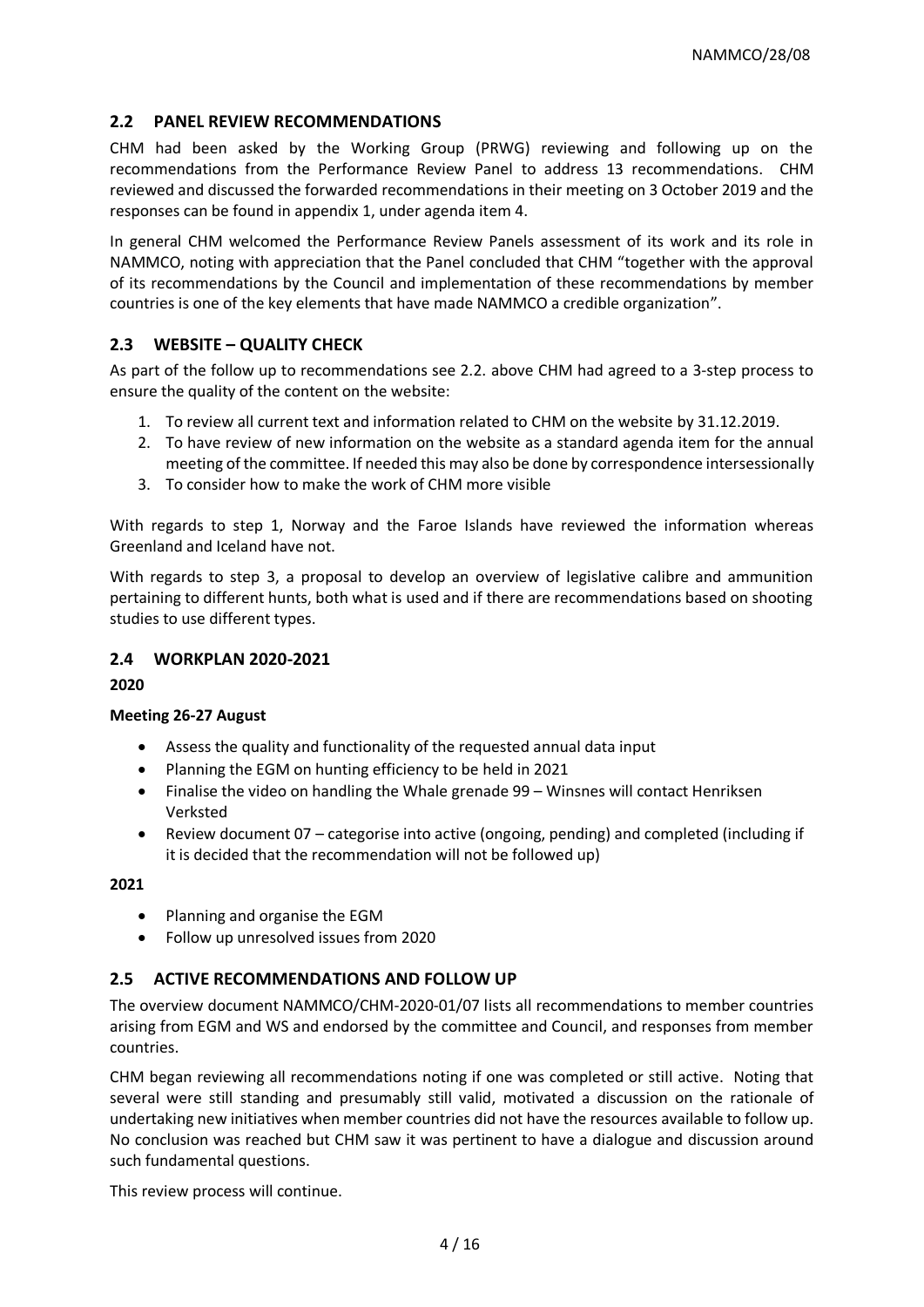# **2.6 UPDATE ON REGULATIONS AND REFERENCES**

The listing of laws and regulations on marine mammals in members countries has been published on the website. The listings are linked to the original law/regulation text with translations where available or otherwise with unauthorised summaries in English. This work is ongoing in the sense that a few summaries are lacking. Likewise, the list of references is online and has links to the various papers/articles. Many of the references are IWC meeting documents that are not easily available, and CHM has agreed that IWC documents should be linked back to 2011.

# **2.7 DATABASE, DATA REQUIREMENTS AND DEADLINES**

CHM has discussed and finalised the annual data requirements pertaining to catch, stuck and lost, hunting periods, methods and effort to mention some. CHM see the 2019 reporting as trial year and will assess the functionality of the identified data categories prior to the 2020 reporting.

1 February was set as the annual deadline.

On the issue of developing a database with the Secretariat it was emphasised that the important part is to collect standardised data that allow comparisons between countries.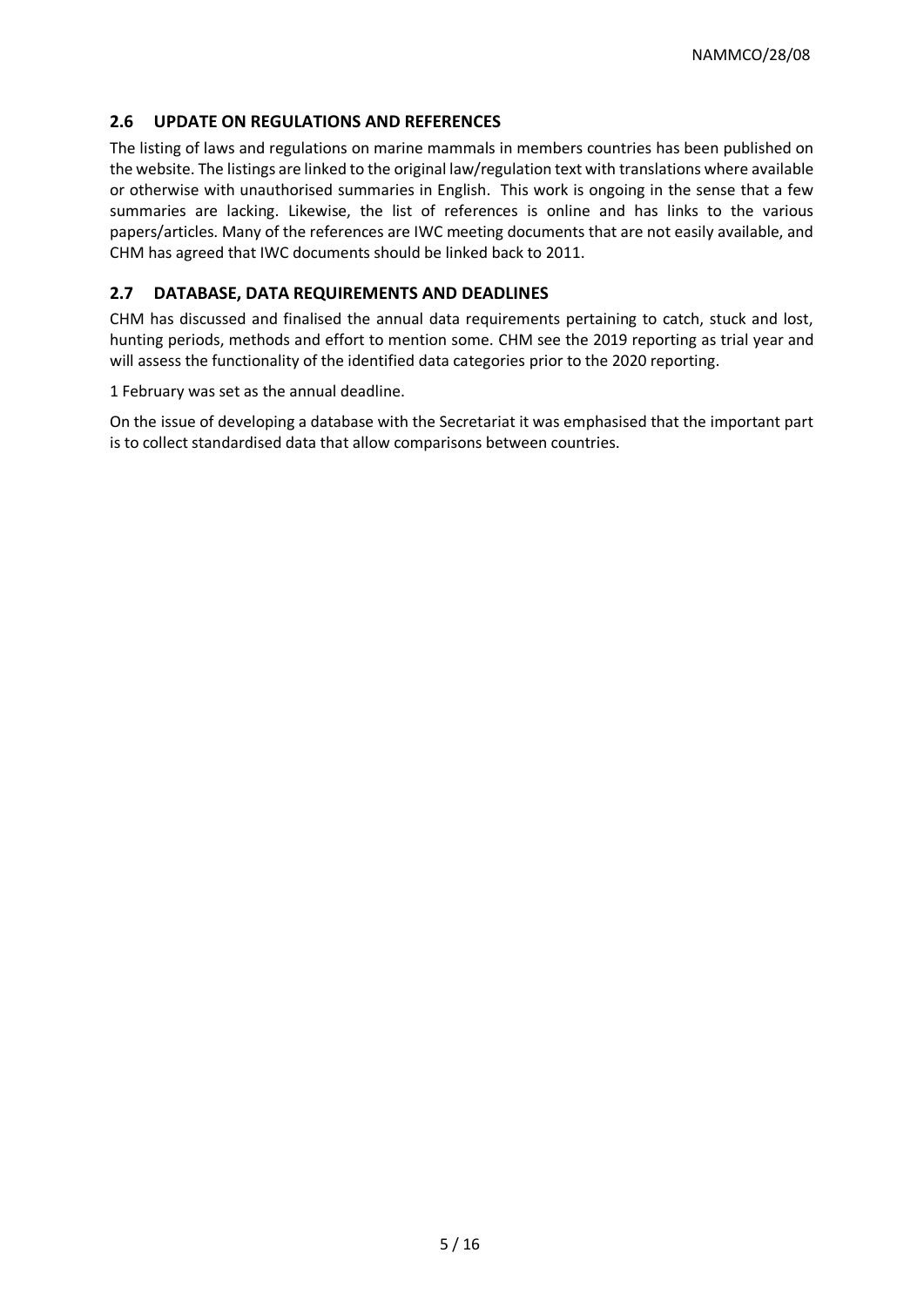# **Appendix 1: Report of the CHM meeting 3 October 2019**

The Committee on Hunting Methods (CHM) met on 3 October 2019 at the Greenlandic Representation in Copenhagen, Denmark.

Present were Kathrine A. Ryeng (Chair) and Hild Ynnesdal (Norway), Guðni Magnus Eiríksson and Kristján Loftsson (Iceland), Nette Levermann (Greenland), Signar Petersen (Faroe Islands) and Bartal Kamban (NAMMCO intern) and Charlotte Winsnes from the Secretariat.

### **Actions arising from the meeting**

### **Secretariat**

- Circulate word file with compilation of all text on website to members asap
- Initiating the work of the Planning group under agenda item 3.

### **All members**

- Deadline 31 December: review all current text and information on the website
- When updating regulations and references online links to be given where these exist

# 1. **ADOPTION OF AGENDA AND REVIEW OF DOCUMENTS**

The Chair Kathrine A. Ryeng opened the meeting, the agenda was adopted (appendix 1) and the meeting documents (appendix 2) reviewed noting that documents NAMMCO/CHM/CIO/BYCELS-2019- 01 draft annual time schedule was redrawn. It was also noted that CHM had been presented with several background documents for information.

# 2. **COMMITTEE ANNUAL ACTIVITY-MEETING SCHEDULE**

CHM agreed that it would be beneficial to identify an annual time schedule of meetings and tasks. Among the considerations were issues like the deadline for annual reporting of data for CHM/CIO/ BYCELS and meeting dates of Council, CIO and BYCELS.

Winsnes informed that the Scientific Committee is requesting a change of annual meeting schedule from November to spring. The issue will be forwarded to FAC for consideration at their upcoming November meeting, and depending on the outcome, will have effect on the Council meetings as of 2021. Furthermore, CHM was informed that CIO had agreed to propose 1 February as the deadline for submitting data from member countries.

CHM agreed to the following schedule for 2020:

### **2020**

- 1 February deadline for submission of National Progress Reports from member countries.
- 8 11 February meetings of CIO/CHM/BYCELS, exact dates to be confirmed
- 16 19 March Council 28
- Skype meetings if needed

# 3. **EXPERT GROUP MEETINGS (EGM)**

Council 27 had endorsed the proposal to convene two events in 2020:

- An EGM on hunting efficiency of small cetaceans
- A Workshop or EGM on methods where the combined use of harpoon and rifle is not one weapon.

The EGM on small cetaceans was considered a follow up from the EGM held in 2011 and it would address members responses to recommendations given in that EGM in addition to reviewing possible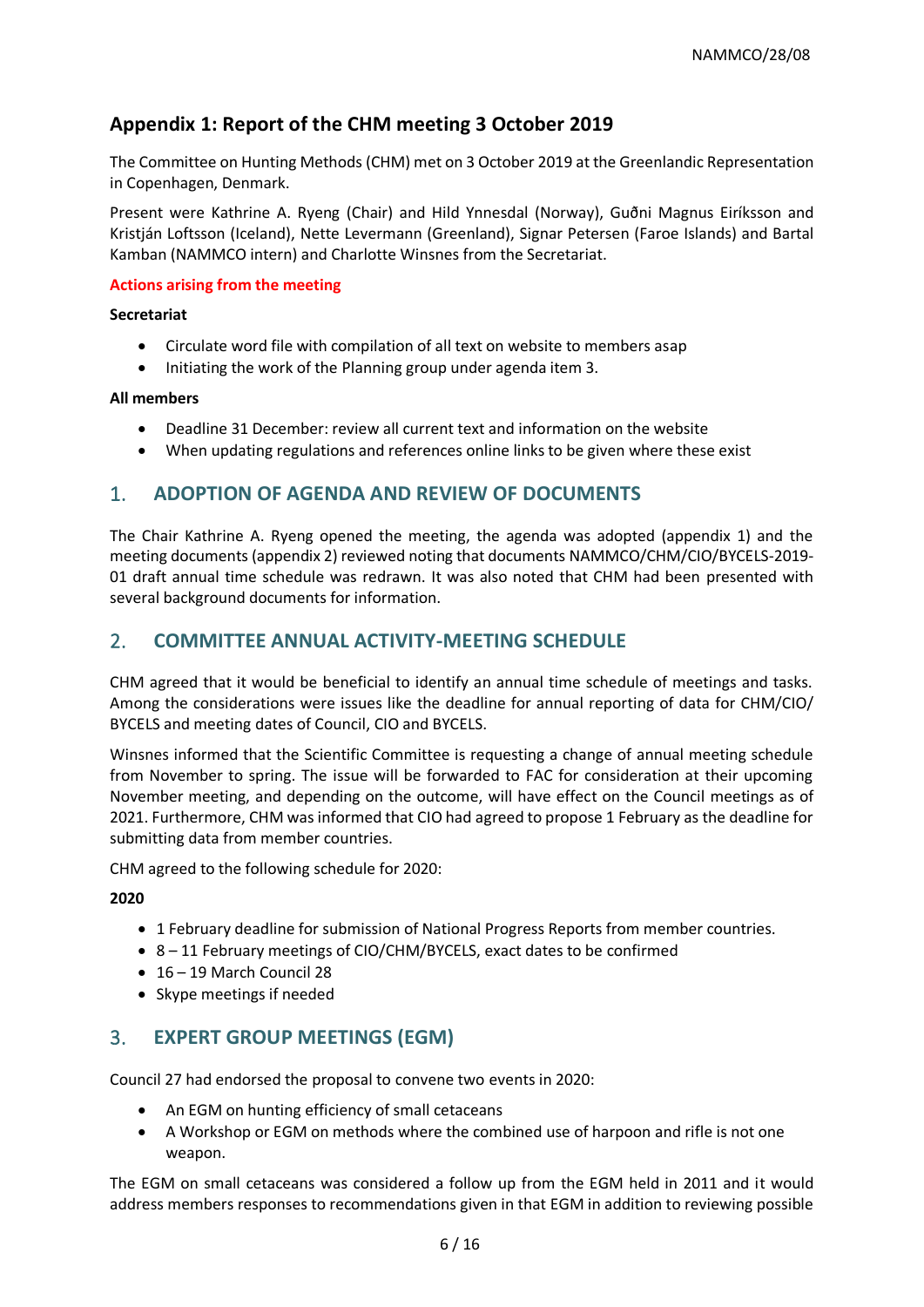new information on hunting methods for small cetaceans with special focus on hunting methods where death was not immediate, e.g. types of hunts requiring harpooning before killing in order not to lose the animal, or netting. Especially hunts where the Scientific Committee believed that knowledge of S&L data would benefit the assessment of the stocks (relevant species are narwhal and beluga).

The WS/EGM on methods where the combined use of harpoon and rifle was not one weapon pertained to all marine mammals. Given that the anticipation was that the two events would overlap in participation and content it was suggested that it was convened back to back.

Greenland had previously informed that they had collected the 2011 recommended data on struck and lost and TTD on narwhal and beluga but that analyses had not been carried out. CHM saw it as essential that these data be analysed, and that this information be presented at the EGM. In response to the recommendation to develop alternatives to netting Greenland had previously informed that this was not a priority. On the recommendation to develop regulations pertaining to equipment and hunting methods for small cetaceans it was noted that this had been done for narwhal and beluga not the other species.

The quality of and the collection of TTD data and struck and lost date are reoccurring topics for CHM. CHM has acknowledged that TTD estimates that are qualified by post-mortem investigations represents the most accurate TTD data. However post-mortem investigations are not feasible to carry out for all hunts due to e.g. remoteness of locations. CHM discussed the need in some cases to specify more clearly under which limitations data are assessed, i. e. what are the criteria for determining when to start measuring TTD? Drawing from the reference fleet in fisheries an idea might be to target one or two hunters to collect data under specific directions to get a better understanding of the TTD for a given hunt.

The EGM in 2011 recommended that the Faroes should carry out histologically investigation to find out if there are any damages from the use of the new blunt tipped hook and measure TTD from the first use of the blunt hook. The Faroes had previously informed that TTD is measured from the first use of the blunt hook. However, there was no information on the histological investigations. Petersen informed that he had started anatomical examinations of dolphins to measure the depth and width of the spine/foramen magnum to find out how the dolphin lance should ideally look. Currently there were few samples and no work had been initiated on developing a new blade for the spinal lance. He also informed that ordinary knives were often used in the dolphin drives.

Based on the above CHM agreed that there was not enough new information to benefit organising a new EGM on small cetaceans. At the same time CHM underlined the importance of investigating alternatives to the present method of killing animals with harpoon and rifle. The majority of the small cetaceans' hunts in NAMMCO are carried out by this method thus CHM concluded:

- to combine the two events and focus on methods to improve animal welfare in hunts for all marine mammals where harpoon and rifle is not one weapon, i.e. all small cetaceans, seals and minke whales.
	- Draft (ToR):
	- o Review and assess current hunting and killing methods,
	- o Review and assess information on recent and ongoing research on improvements and technical innovations in hunting methods and gear used for hunting,
	- $\circ$  Review and assess updates on TTD data ref. recommendation in the EGM 2011,
	- Discuss and recommend possible technical improvements.

To find or develop a method/weapon that will combine harpooning and rifle into one device has been discussed several times over the years without any concrete results. CHM was also of the opinion that had a quick and easy solution existed it would have been in operation by now. From experience developing new weapons requires both significant use of time and financial resources.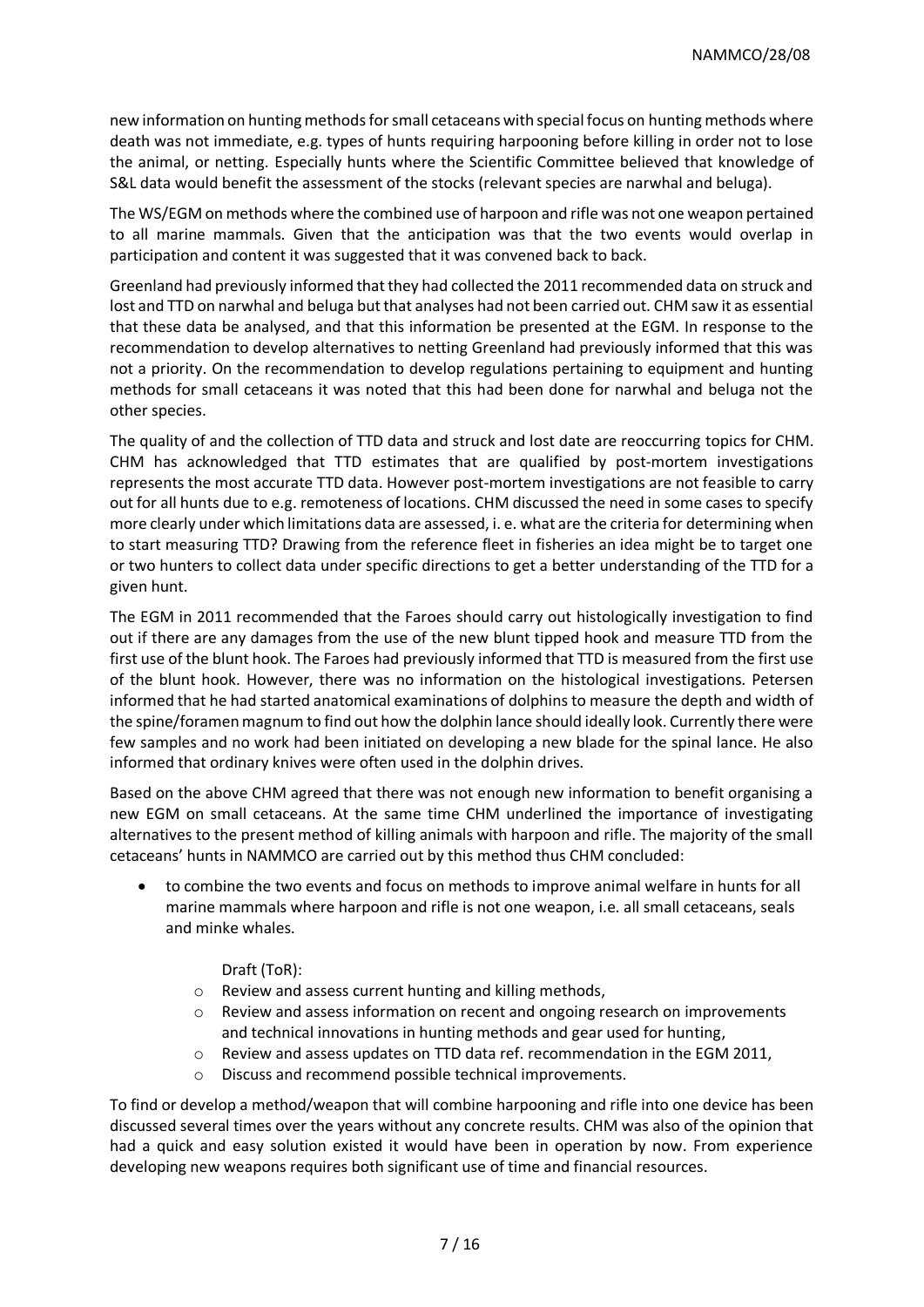In order to facilitate and make sure that the necessary information is available and to ensure that all required fields of knowledge are represented before a final decision is made on how to proceed with such an endeavour CHM agreed to establish a planning group consisting of: Nette Leverman, Signar Petersen, Kathrine Ryeng and Charlotte Winsnes.

It was agreed as a starting point the PG should:

- look to Canada/Nunavut, Caribbean, Russia (enquire if interested and with respect to which species/hunting methods)
- identify scope (all species only some)
- Identify experts
- Identify time and venue

CHM agreed that tentative dates for convening a WS would be November 2020 or spring 2021. PG will meet online or via email correspondence and report to the next CHM meeting in February 2020.

CHM also agreed to recommend that the Faroes continue the examinations pertaining to the dolphin drive hunt and that Greenland analyse the collected data on small cetaceans.

# 4. **PANEL REVIEW RECOMMENDATIONS**

The Working Group (PRWG) reviewing and following up the recommendations from the Performance Review Panel is seeking the views of NAMMCO subsidiary bodies on the recommendations specific to their areas of work. These inputs will represent an important input to the PRWG formulation of follow up actions to be forwarded to Council.

Document NAMMCO/CIO-2019-03/03 contained the letter from PRWG requesting BYCELS to address recommendations related to the committee. Additional documents considered under this agenda item were NAMMCO/PRWG19-01: the full report of the Performance Review Panel and NAMMCO/PRWG19-01: the report of the June meeting of the PRWG.

PRWG had asked the CHM to consider the following when addressing the forwarded recommendations:

- the relevance of the recommendations,
- inform of further issues they have identified specifically related to specific recommendations but also in general within the work of their committee,
- propose ways for implementing the recommendations and improving processes if relevant.

Recommendation identification key PR18-RCXX reads Performance Review 2018-recommendation number. The text given below includes summaries of the recommendation and the PRWG's comments to the recommendations.

### **4.1 PR18-RC12, PR18-RC13, PR18-RC18, PR18-RC20, PR18-RC23, PR18-RC25, PR18-RC87**

*The recommendations related to the question of standardising data reporting from Parties to the Committees, ensuring data quality and storage. It also recommended working with other relevant IGOs (IWC) to avoid overlaps in deadlines and facilitate the data submission process.* 

**PRWG comment**: The priority is to ensure a reliable database (storage of data) with guidelines on data quality and sharing.

### **CHM response:**

- a) CHM found all recommendations highly relevant except for PR18-RC20 which belonged to **BYCELS**
- b) CHM emphasised the importance of safe storage of data with suitable platform to ensure standardisation, continuity and accessibility.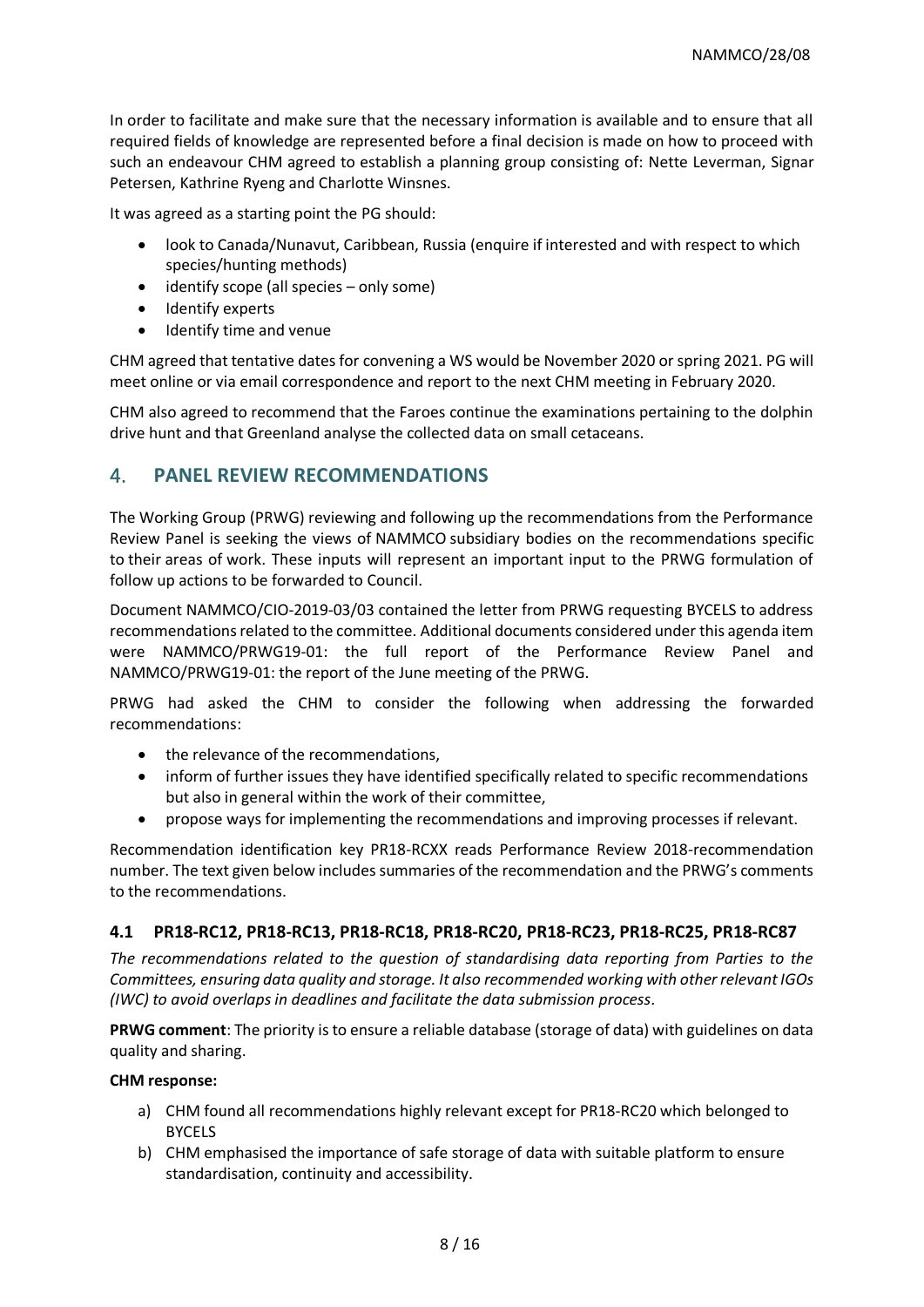c) CHM drew attention to the already ongoing work undertaken by the committee to standardise annual reporting of data from Parties by extending the national progress reports to also include data from CIO/CHM/BYCELS in addition to SC. This work entails identification of which data should be submitted and in what format, one annual deadline for data submission and how and in which form the submitted data can become publicly available on the website.

### **4.2 PR18-RC50 AND PR18-RC51**

*Recommendations emphasised the need for CHM to continue its efforts to understand reasons for the different TTD and IDR rates in different hunts with the aim of improving these*.

**PRWG comment:** Ongoing and one of the issues that future EGM will address.

#### **CHM response:**

- a) CHM found the recommendations highly relevant, and noted that this is part of the Committees ToR
- b) Nothing noted
- c) CHM will address these concerns in future EGM/WS, and new actions to be taken was envisaged to result from such EGM/WS. Monitoring and following up on previous recommendations to members is an ongoing task that encompasses this issue.

# **4.3 PR18-RC52 AND PR18-RC53**

*Recommendations to continue to define better methods for collecting data from all hunts on the occurrence of struck and lost (S/L) events and the circumstances surrounding those events. These efforts should continue in cooperation with SC and should also respond to the recommendations from the various workshop and expert group meetings.* 

**PRWG comment**: no specific comment given.

#### **CHM response:**

- a) CHM found the recommendations relevant
- b) CHM noted the need for member countries to improve the focus of and collection of S/L. CHM noted that it will continue to pursue the problem for all hunted marine mammals in NAMMCO and particularly related to hunts where:
	- o data on S/L is not available
	- $\circ$  the data quality is not very high

hunts identified by SC where accurate S/L are especially importance for assessments CHM also agreed that when identifying target hunts considerations of a cost-benefit ratio should be made

c) CHM pointed to the ongoing NORDECO project initiated by KNAPK in Greenland. The project looks at stimulating incorporation of local knowledge in decision-making. NAMMCO has been invited to participate in the project, and Fern Wickson from the Secretariat will attend a meeting in Nuuk in December. CHM has been asked by SC to give input on how to achieve reliable reporting from hunters. CHM emphasised that the fundament for reliable reporting would be reciprocal trust among the actor's hunters and scientists. A 1st step could be to establish a dialogue forum between hunters and scientists/managers to build trust and make a fundament for reliable reporting. Such a forum will also enhance NAMMCOs aim at involving user knowledge more. CHM recommended investigating if this could be developed into a pilot study financed through NORDECO with focus on struck and lost issue. Perhaps to be financed/incorporated to NAMMCOs part of the NORDECO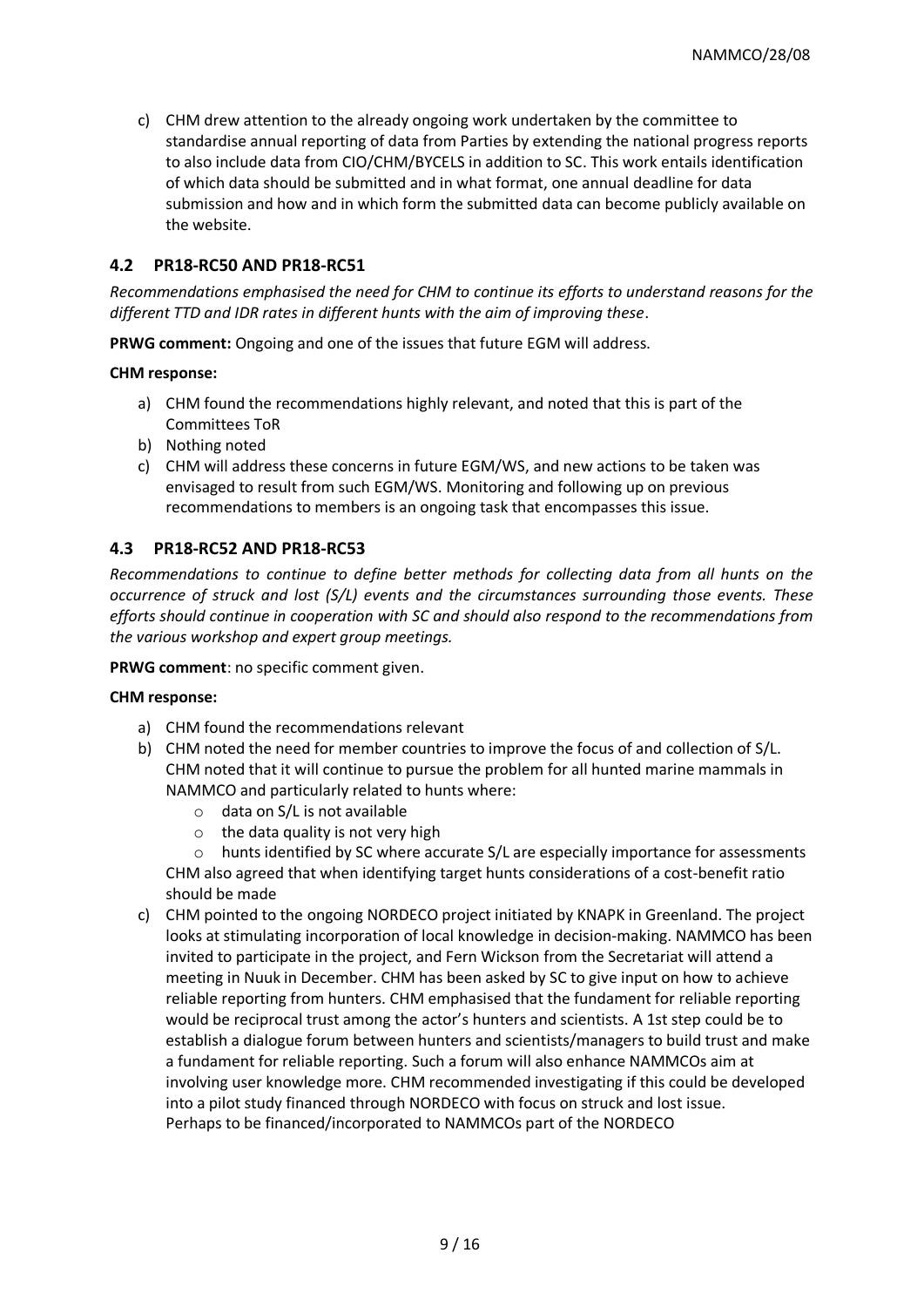# **4.4 PR18-RC62**

*Recommendation considered the need for improving NAMMCO's transparency by including translating relevant legislation to English for the website*

**PRWG Comment**: does CHM find this useful and if so, should it be full text or synopsis?

#### **CHM response:**

- a) CHM found the recommendation relevant
- b) Nothing noted
- c) CHM noted that this has been on the list of things to do for some time now, but that this will now be prioritised as one of the current interns' tasks. Questions of how, Ynnesdal agreed to investigate the question of how unauthorised translations of legal text should be dealt with – Ongoing - already translated regulations will be made available on the website.

Translations that are not authorised - summaries of content - what to do with them – Hild to check for NO, Gudni will check for IS, GL send summaries from White paper.

Key documents are already in English and available on the website

# **4.5 PR18-RC7**

*Recommendation to establish a formal procedure to review and update the NAMMCO website regularly. It was suggested that Committees together with the Secretariat periodically reviewed and endorsed their relevant sectors.* 

**PRWG comment:** The website is the most important visibility and outreach tool of NAMMCO. Its content should be correct and updated. The Committees should be the guarantee of the quality of its content. The review of the content should be one of their recurrent tasks.

#### **CHM response:**

- a) CHM considered the recommendation highly relevant
- b) No further issues were identified
- c) CHM agreed to recommend the following 3-step process for its work to ensure the quality of the content on the website:
	- 1. to review all current text and information related to CHM on the website.
	- 2. make reviewing new information on the website a standard agenda item for the annual meeting of the committee. If needed this may also be done by correspondence intersessional
	- 3. consider how to make the work of CHM more visible

CHM agreed finalise step 1 by 31 December 2019. Members were tasked with reviewing all text on the website with the understanding that they would have the overall responsibility for the information pertaining to the species and hunts taking place in their respective countries. The Secretariat had made an overview of all links related to CHM. To facilitate the editing process further Levermann volunteered to compile all exiting information into a word file that would be circulated to CHM and the Secretariat as soon as possible after the meeting.

### **4.6 GENERAL COMMENT**

CHM welcomed the Performance Review Panels assessment of its work and its role in NAMMCO. It was noted with appreciation that the Panel concluded that CHM "together with the approval of its recommendations by the Council and implementation of these recommendations by member countries is one of the key elements that have made NAMMCO a credible organization".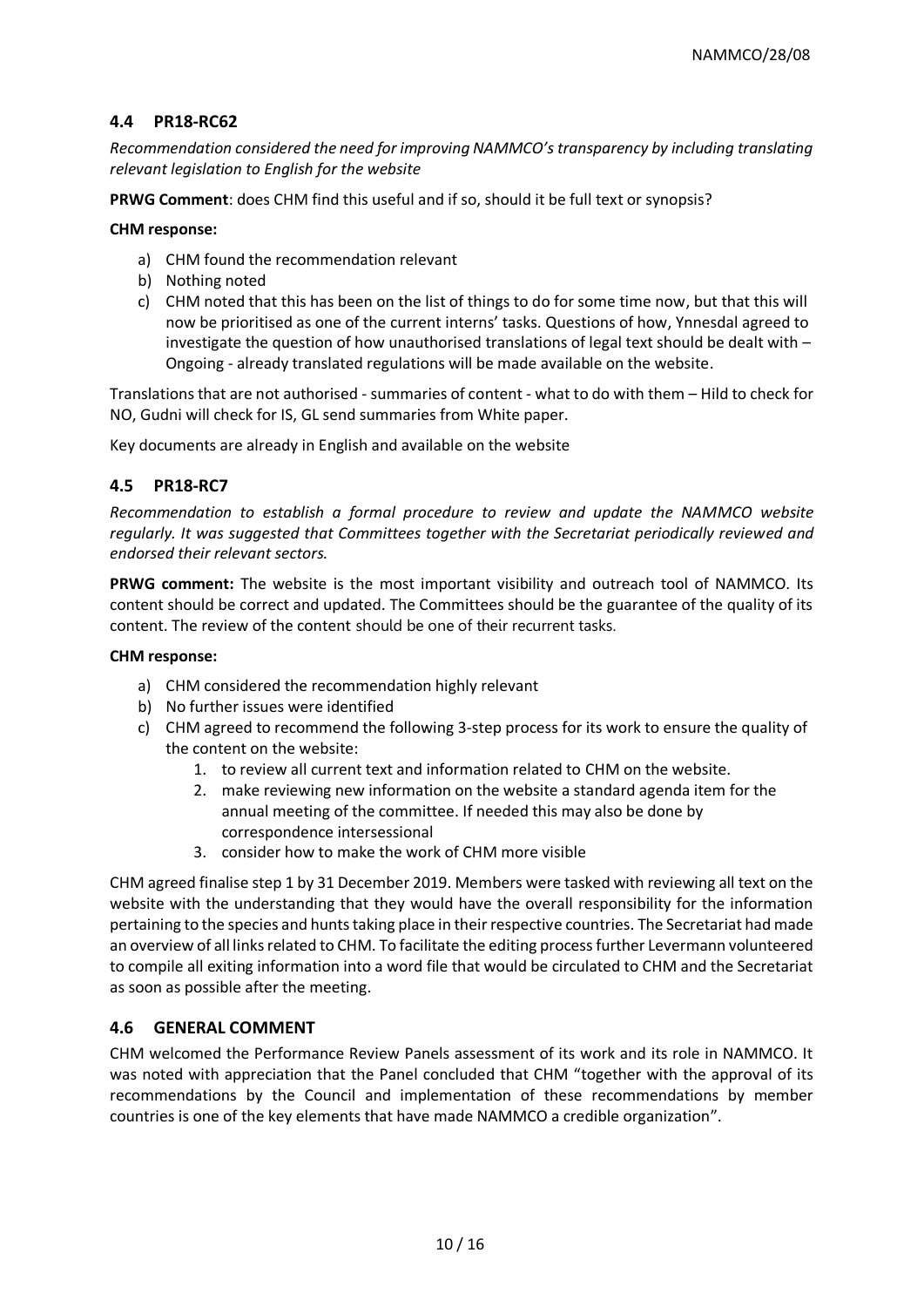# 5. **DATABASE, DATA REQUIREMENTS AND DEADLINES**

CHM in cooperation with BYCELS and CIO had recommended to Council to synchronise the submission of standardised data from all committees. The proposal, endorsed by Council 27, was to extend the current National Progress Report to include the required annual data reporting from all committees.

Document NAMMCO/CHM/CIO/BYCELS-2019-02 contained the previously identified data requirements, and CHM discussed and finalised the relevant parts (hunting effort, catches, stuck and lost). CHM agreed to use the categories and format as defined in document "*NPR data reporting (Country) Year*" for the reporting of 2019. The data NAMMCO request are not complex but the quality of the data is important and thus standardisation is essential.

CHM also discussed the deadline for submission of the data. Currently the deadline for NPR is 1 March. However, taking into consideration that all required data would be available and accessible by 1 February making it possible to schedule meetings from early February as opposed to one month later, CHM agreed to propose 1 February as the annual deadline.

The issue of developing a database with the Secretariat as depository had not been discussed by Council 27. CHM underlined that the important part is to collect standardised data that allow comparisons between countries. The specific platform where the data are stored should be defined at some stage but the essential issue for the committee is the quality and accessibility of the data.

# 6. **UPDATE ON REGULATIONS AND REFERENCES**

Documents NAMMCO/CHM-2019-02/04 List of laws and regulations marine mammals and NAMMCO/CHM-2019-02/05 List of references on hunting methods had been circulated prior to the meeting Norway had proposed a structure to make the references more accessible and it was agreed that this structure would be the standard for all members.

CHM has previously agreed that the list of references should have links to the various papers/articles. Many of the references are IWC meeting documents that are not easily available, and CHM discussed how to deal with this. It was agreed that IWC documents should be linked back to 2011 and generally that available links online should be included.

CHM agreed that in future member countries will include links when updating the list.

The list of regulations will also be updated with links and English version were these exists alternatively informal English summaries will be provided.

# 7. **INFORMATION FROM MEMBERS**

Greenland informed that the revised text for the video on the handling of the Walegrenade'99 had been sent to Henriksen Mekaniske Verksted. Levermann would inform CHM as soon as she heard back with respect to the costs of making a new texted video.

# 8. **NEXT MEETING**

The next meeting will be held back to back with CIO and BYCELS in the period 8-11 February in Reykjavik, Iceland. Exact date to be confirmed after consultation with BYCELS and CIO.

# 9. **ADOPTION OF REPORT**

The report was adopted by correspondence on 2 December.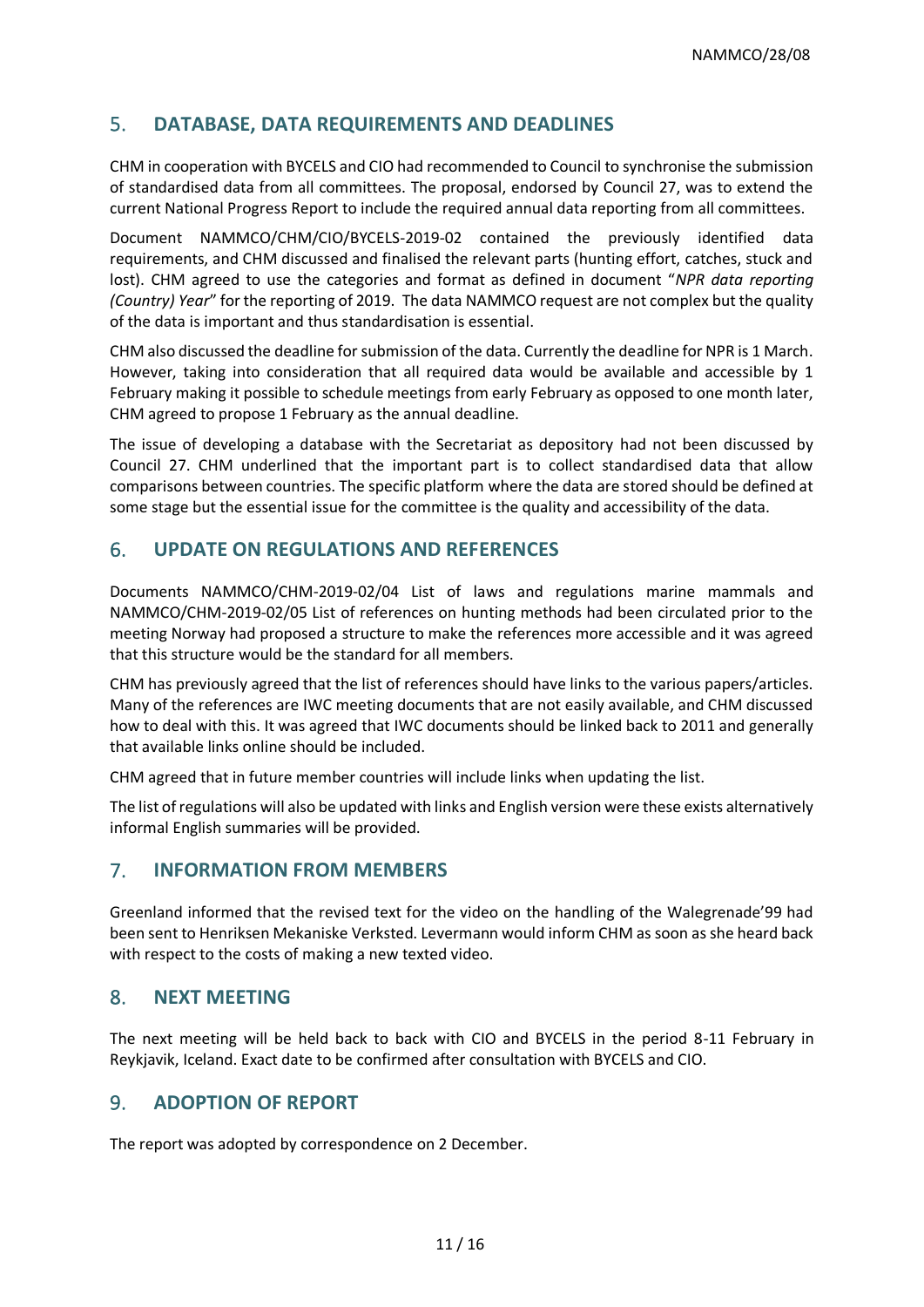# **Appendix 2: Report of the CHM meeting 9 February 2020**

The Committee on Hunting Methods (CHM) met on 9 February 2020 at the Directorate of Fisheries in Hafnarfjörður, Iceland. Present were Kathrine A. Ryeng (Chair) and Hild Ynnesdal (Norway), Guðni Magnus Eiríksson and Kristján Loftsson (Iceland), Nette Levermann (Greenland), Signar Petersen (Faroe Islands) and Charlotte Winsnes from the Secretariat.

### Actions arising from the meeting

### **Secretariat**

- Re video on handling the Whale grenade 99 contact Henriksen Verksted
- To review the list of recommendations with the aim of identifying those that relates To the planned EGM

### **Chair, GL and Secretariat**

• To formulate a proposal for the EGM including budget for the upcoming Council meeting in March

**FO**

• To undertake structured examinations and develop a spinal lance blade that will improve the dolphin hunt, preferably before the EGM.

**GL**

- To finalise the analysis of TTD data from beluga and narwhal prior to the EGM
- To reach out to contacts in Canada, and the Caribbean in cooperation with the Secretary
- To quality check information on the website as soon as possible

#### **IS**

• To quality check information on the website within the end of February

### **All members**

• To develop English summaries of main content for all laws and regulations where these are lacking

# 10. **ADOPTION OF AGENDA AND REVIEW OF DOCUMENTS**

Chair Kathrine A. Ryeng opened the meeting. The agenda was adopted (appendix 1), and the list of documents (appendix 2) were reviewed.

# 11. **UPDATES OF LAWS AND REGULATIONS AND LIST OF REFERENCES**

Iceland acting on the advice from NAMMCO has regulated the seal hunt. The declining abundance of grey and harbour seals combined with insufficient catch reporting have been of concern. The new regulation makes catch reporting obligatory and hunters must have a license. The regulation prohibits killing of seals around fish farms and salmon river mouths and prohibits commercial trading with seal products.

CHM questioned the rational for banning commercial trade considering that the quota or license will be set based on sustainability of the population.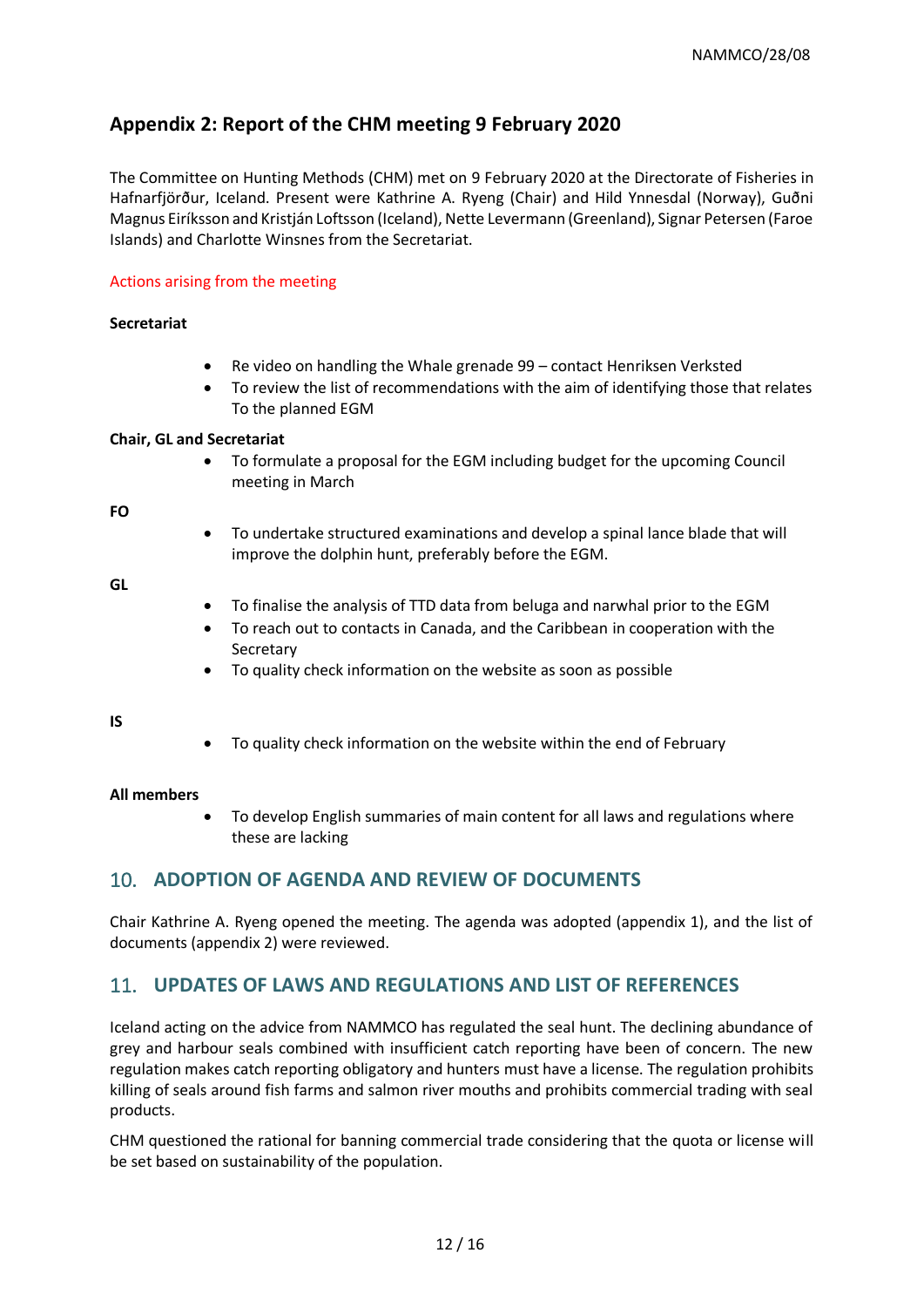Norway informed that the regulation on the coastal seal hunt had been amended to accommodate requirements put forward by the US in relation to the MMPA (Marine mammals protection Act). It is now prohibited to hunt seals near aqua plants. A regulation on whale watching has been approved that prohibits activity that displace whales from their natural habitat, prohibits whale watching closer than 0.2 nautical miles from fishing vessels or fixed gear and prohibits swimming, diving or paddling closer than 0.4 nautical miles from fishing vessels or fixed gear.

Greenland is revising the executive order (EO) on walrus and the revised EO is expects to come into force in 2020. Levermann also informed that all laws and regulations are available online on [www.lovgivning.gl,](http://www.lovgivning.gl/) and all annual *Piniarneq* booklets *are* available on [www.businessingreenland.gl.](http://www.businessingreenland.gl/) There are ongoing efforts to update the webpage of the Ministries with more information and data becoming available electronically.

Winsnes informed that an overview of all applicable laws and regulations in original language were given on the website [\(https://nammco.no/topics/laws-and-regulations/\)](https://nammco.no/topics/laws-and-regulations/). Where official legal translations to English or Danish exist, they are included. CHM was reminded that it has previously agreed for the purpose of transparency to develop English summaries of main content for all listings.

# 12. **ANNUAL REPORTING FROM MEMBERS**

In 2019 the Council decided to extend the annual national progress reporting to include standardised data requirements from all committees and subsidiary bodies and not only the Scientific Committee. The Secretariat had circulated an email to this extent with the agreed deadline of 1 February.

CHM like CIO saw the reporting for the year 2019 as a trail year to assess if the identified data categories were functional and if needed to make improvements and decide on follow up actions.

Only Iceland and the Faroe Islands had submitted their reports within the deadline. Greenland suggested a few revisions to the new data collection template, but CHM agreed to postpone the discussion until all reports were available.

# 13. **WORKSHOP (WS)/EXPERT GROUP MEETING (EGM)**

At the last meeting CHM noted the lack of new information to benefit organising an EGM on small cetaceans. CHM reiterated the importance of exploring possible alternatives to the hunting methods where death was not immediately, e.g. types of hunts requiring harpooning before killing in order not to lose the animal. Also acknowledging that the majority of the small cetaceans' hunts in NAMMCO are carried out by this method, CHM had concluded:

• to combine the two events and focus on methods to improve animal welfare in hunts for all marine mammals where harpoon and rifle is not one weapon, i.e. all small cetaceans, minke whales, seals and walruses.

Nette Levermann, Signar Petersen, Kathrine Ryeng and Charlotte Winsnes had been tasked to form a planning group to work intersessional and report back to CHM. The group was never scheduled to meet, and instead the Chair and the Secretary had prepared NAMMCO/CHM-2020-01/06 as background for this agenda item.

CHM discussed the format, whether this should be a WS or an EGM, or a combination of the two. EGMs dealing with assessment of killing methods considering inter alia time to death data have been smaller events. Participation of experts (veterinarians, biologist, statisticians and hunters) have been by invitation only to secure the presence of relevant expertise. Workshops dealing with hunting and killing methods but on a different level have typically attracted a larger group of people as these have been open for all interested parties. The transparency aspect of the WS has been viewed as valuable and important towards the outside world.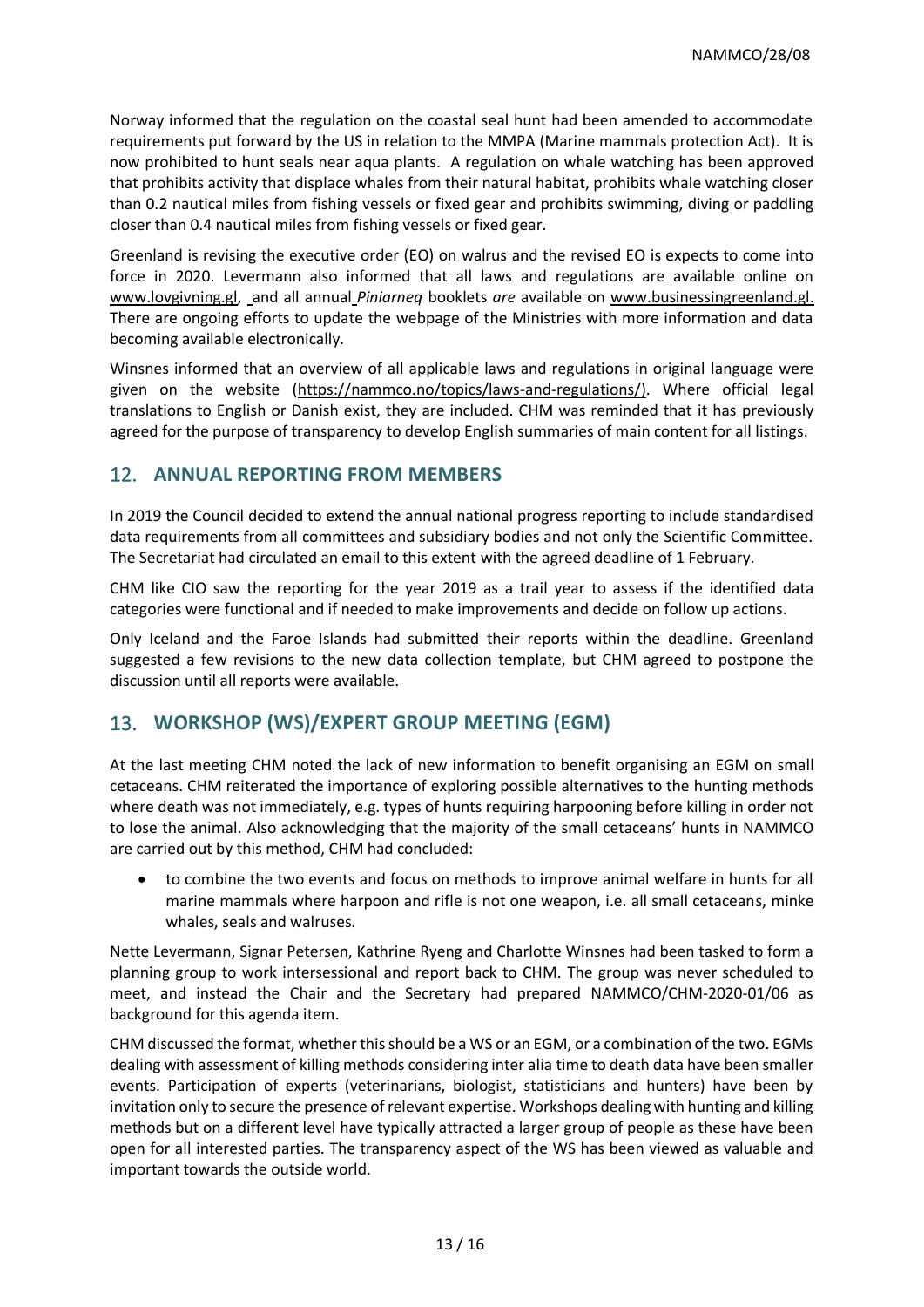Members held different opinions regarding format but concluded that it should be organised as an EGM.

The idea of an EGM originated from recommendations from the 2010 EGM on small cetaceans. Greenland informed they had collected the recommended data on TTD for narwhal and beluga. However, analysis remains to be done before an assessment can be carried out. Reference was also made to the Faroe Islands examinations initiated by Petersen, pertaining to the spinal lance not being optimal for the dolphin hunt in the Faroe Islands.

CHM urged Greenland to finalise the analysis prior to the EGM and the Faroe Islands to undertake structured examinations and develop a spinal lance blade that will improve the dolphin hunt.

CHM agreed to recommend the following:

#### **The scope**

• To improve hunts where the animal is harpooned and shoot in separate sequences deploying two different types of weapons. In NAMMCO this would pertain to small cetaceans' hunts, the rifle hunt for minke whales, seal- and walrus hunts.

### **Terms of reference**

- Review and assess current hunting and killing methods,
- Review and assess information on recent and ongoing research on improvements and technical innovations in hunting methods and gear used for hunting,
- Review and assess updates on S/L and TTD data ref. recommendation in the EGM 2011 (narwhal & beluga),
- Discuss and recommend possible technical improvements.

### **Invited Experts – preliminary not excluding others**

- Mads Peter Heide Jørgensen together with technician expert on developing tagging devices for marine mammal hunts in Greenland
- Egil Ole Øen
- Forsvarets forskningsinstitutt (Norway)
- Henriksens verksted
- Pierre-Yves Daoust
- Lars Walløe
- Hunters covering the focus hunts
- Robert Suydam

CHM underlined the importance of seeking expertise and experience from similar hunts outside of NAMMCO. As a first step it was agreed to look towards Canada and Alaska. Chukotka, Japan and Caribbean states would also be possible participants.

Greenland has close cooperation with Canada and the territories on many hunts and Levermann with the aid of the Secretariat agreed to reach out to contacts in Canada, and the Caribbean.

### **Budget**

NOK 100 000 has been allocated as a lump sum in 2020. The expenses are related to the number of invited experts paid by NAMMCO and will have to be revised when the list of participants is finalised. NAMMCO will cover the external experts while member countries normally cover the costs of their respective hunters. Generally, CHM considered that the EGM is arranged for the benefit of hunters and thus their participation should not be covered by NAMMCO.

#### **Time and venue**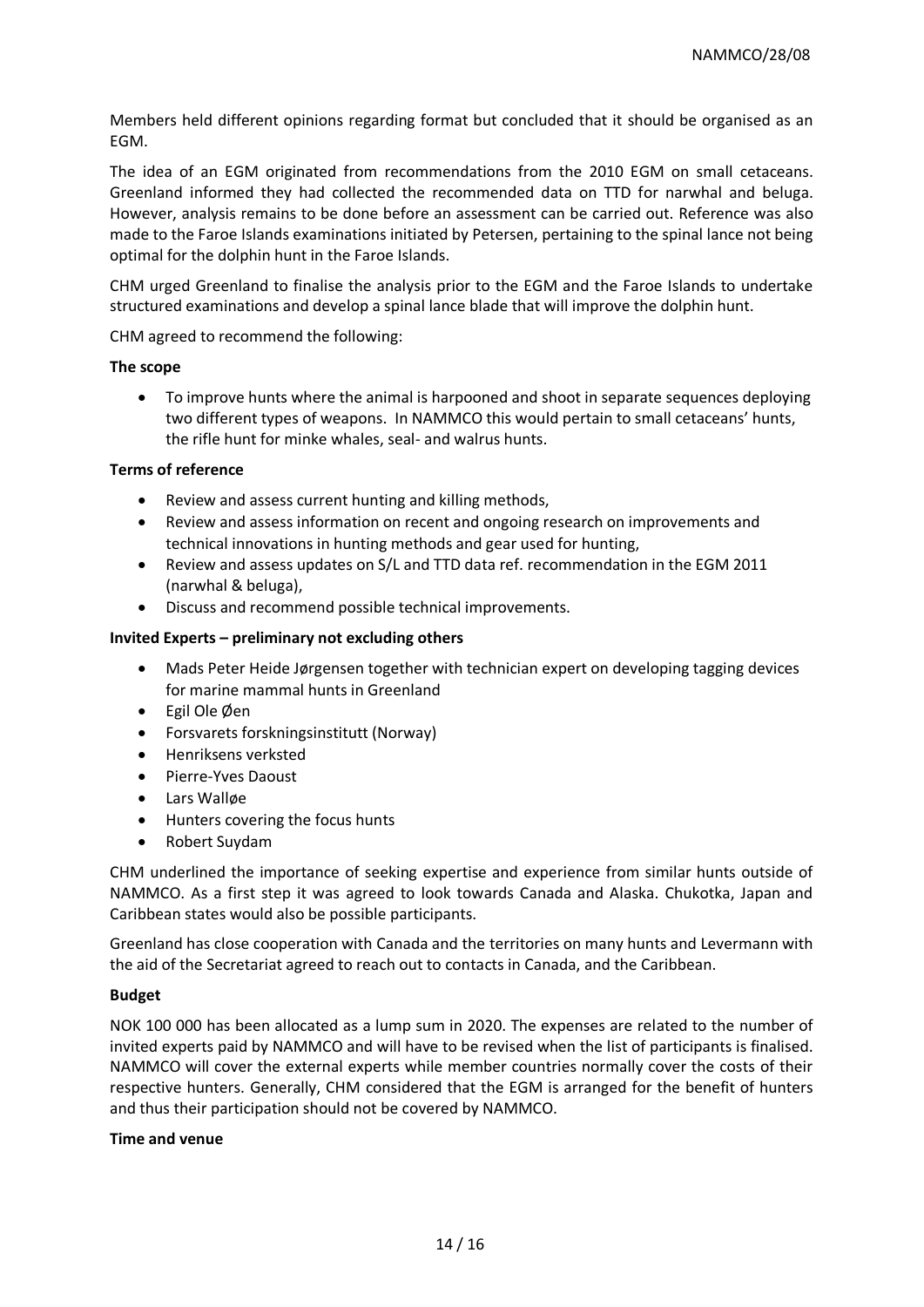Given that these are all hunts that take place in Greenland CHM agreed to recommend holding it in Maniitsoq or Ilulissat in 2021, and tentatively in the second quarter or whatever season is best for the hunters in questions.

Concluding, CHM tasked the Chair in cooperation with Levermann and Winsnes to formulate a proposal including budget for the upcoming Council meeting in March. The proposal will basically be what has been agreed above but with a more realistic budget. If needed a skype meeting will be held prior to Council to finalise the proposal.

For inspiration look at previous WS/EGM at<https://nammco.no/topics/expert-group-meetings/>

# 14. **WEBSITE – QUALITY CHECK**

CHM referred to the agreed 3-step process to ensure the quality of the content on the website:

- 4. To review all current text and information related to CHM on the website by 31.12.2019.
- 5. To have review of new information on the website as a standard agenda item for the annual meeting of the committee. If needed this may also be done by correspondence intersessionally
- 6. To consider how to make the work of CHM more visible

With regards to step 1, Norway and the Faroe Islands have reviewed the information pertaining to the species and hunts taking place in their respective countries, Greenland informed that other tasks (annual data reporting) had priority and Iceland committed to submit their input within the end of February.

With regards to step 2 CHM clarified that this represented a way of reminding CHM on its responsibility for quality checking the information displayed on the web.

With regards to step 3 members were encouraged to look at the existing information also from a communication point of view (format, layout, accessibility on the site) keeping in mind that the website was created in 2016.

One proposal was to develop an overview of legislative calibre and ammunition pertaining to different hunts, both what is used and if there are recommendations based on shooting studies to use different types.

# 15. **WORKPLAN 2020-2021**

CHM has agreed that the main criteria for future work should be*: To focus on hunts where animal welfare aspects are highlighted in recommendations and where improvements are important and possible.*

### **CHM agreed on the following workplan:**

**2020**

Finalise EGM proposal for Council 28

### **Meeting 26-27 August**

- Assess the quality and functionality of the requested annual data input
- Planning the EGM on hunting efficiency to be held in 2021
- Finalise the video on handling the Whale grenade 99 Winsnes will contact Henriksen Verksted
- Review document 07 categorise into active (ongoing, pending) and completed (including if it is decided that the recommendation will not be followed up)